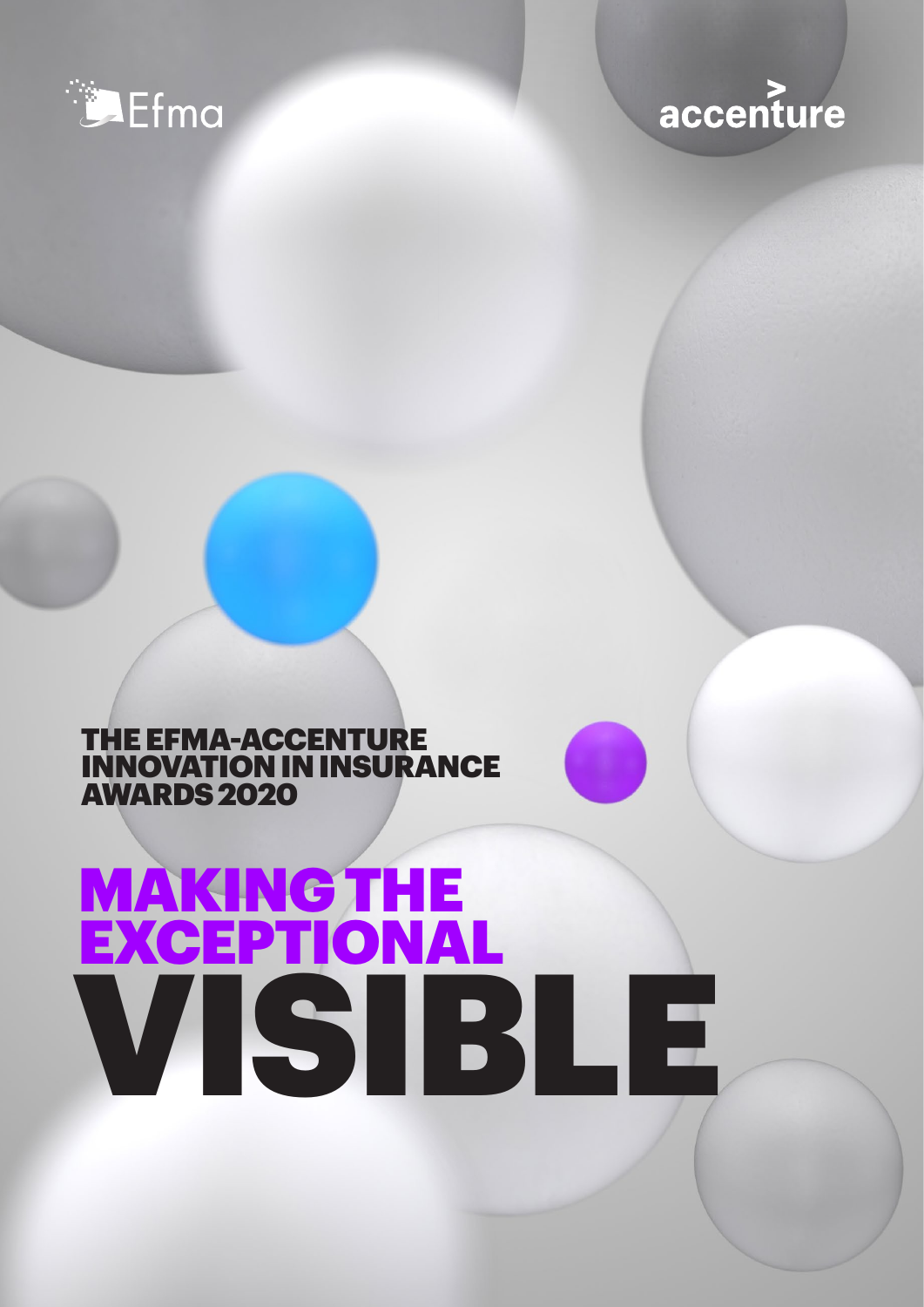# CONTENTS

#### **[INTRODUCTION](https://www.linkedin.com/company/accenture-in-south-africa/)**

**[INNOVATION AWARDS CEREMONY](https://web.facebook.com/AccentureSA/)**

**3**

**[4](https://web.facebook.com/AccentureSA/)**

**[5](mailto:mailto:n.n.mhangwani%40accenture.com?subject=)**

**8**

**8**

**[10](https://www.accenture.com/za-en/insights/insurance/future-workforce-insurance-survey)**

**[11](https://www.accenture.com/gb-en/insight-employee-experience-reimagined)**

**[2020 AWARD CATEGORIES](mailto:mailto:n.n.mhangwani%40accenture.com?subject=)**

**[LOOKING BACK AT THE 2019 AWARDS](mailto:n.n.mhangwani%40accenture.com?subject=)** 

**[2019 WINNERS](https://www.accenture.com/za-en/insights/banking/future-workforce-banking-survey)**

**[SUBMITTING YOUR INNOVATIONS](https://www.accenture.com/za-en/insights/insurance/future-workforce-insurance-survey)**

**[ABOUT US](https://www.accenture.com/gb-en/insight-employee-experience-reimagined)**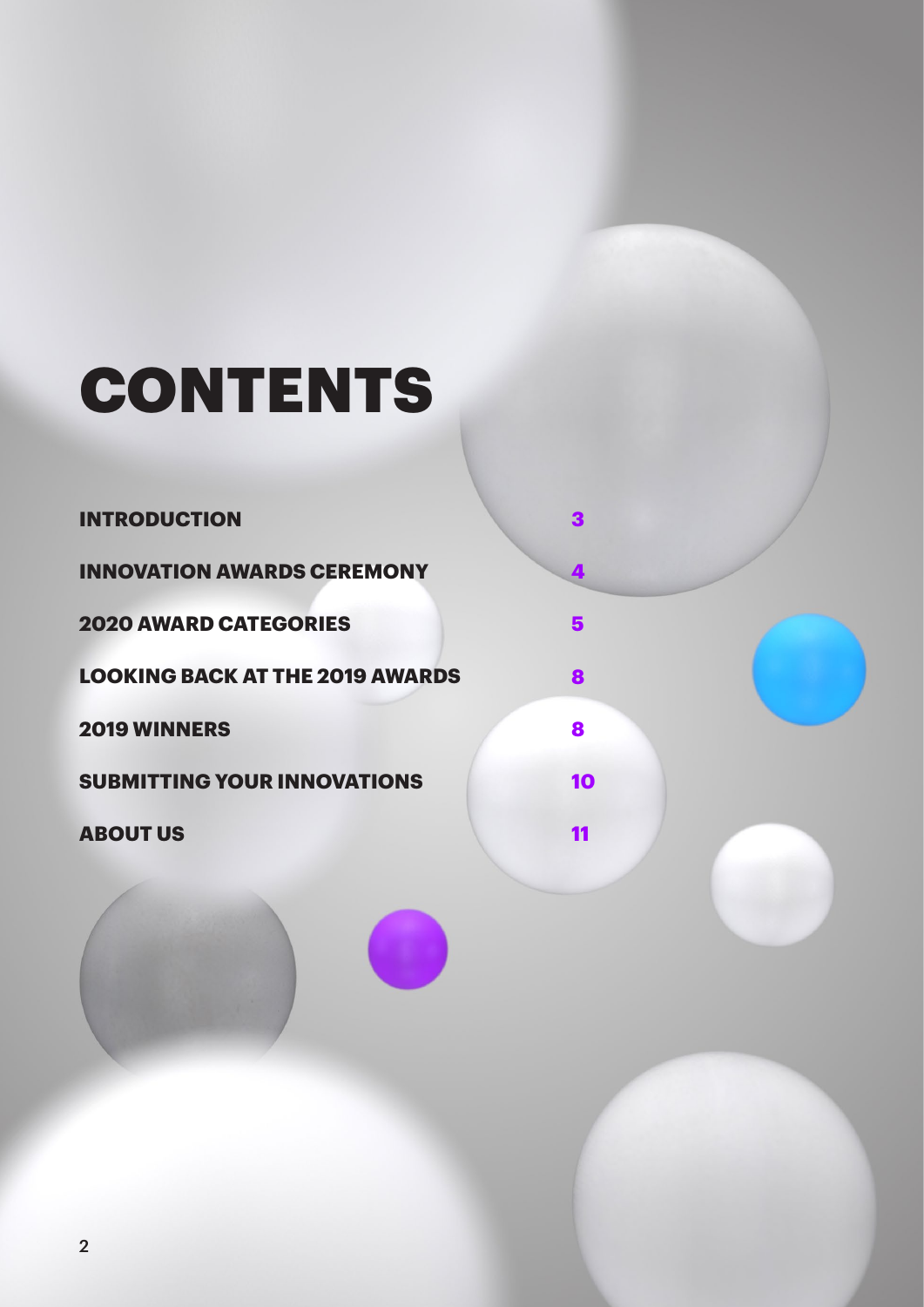## INTRODUCTION A JOINT EFMA AND ACCENTURE INITIATIVE

The Efma-Accenture Innovation in Insurance Awards have been serving as a catalyst for innovation in the insurance sector since their inception in 2016. This global competition rewards the best new ideas and practices that are transforming the industry for the benefit of insurers and customers alike.

## **There are three major awards phases:**



## **IDEA COLLECTION**

All insurers are encouraged to identify their most innovative initiatives and submit them at www.efma.com/innovationininsurance.



## **JUDGING & VOTING PROCESS**

A rigorous and independent process ensures the credibility of the awards. This includes shortlisting by an Awards Committee; deliberations by a jury of industry professionals; and a broader online voting process.



## **AWARDS CEREMONY**

The best innovation in each category will be recognized at by-invitation-only events in Milan on 4 June and later in North America in October/November. This will include winners presenting their submissions.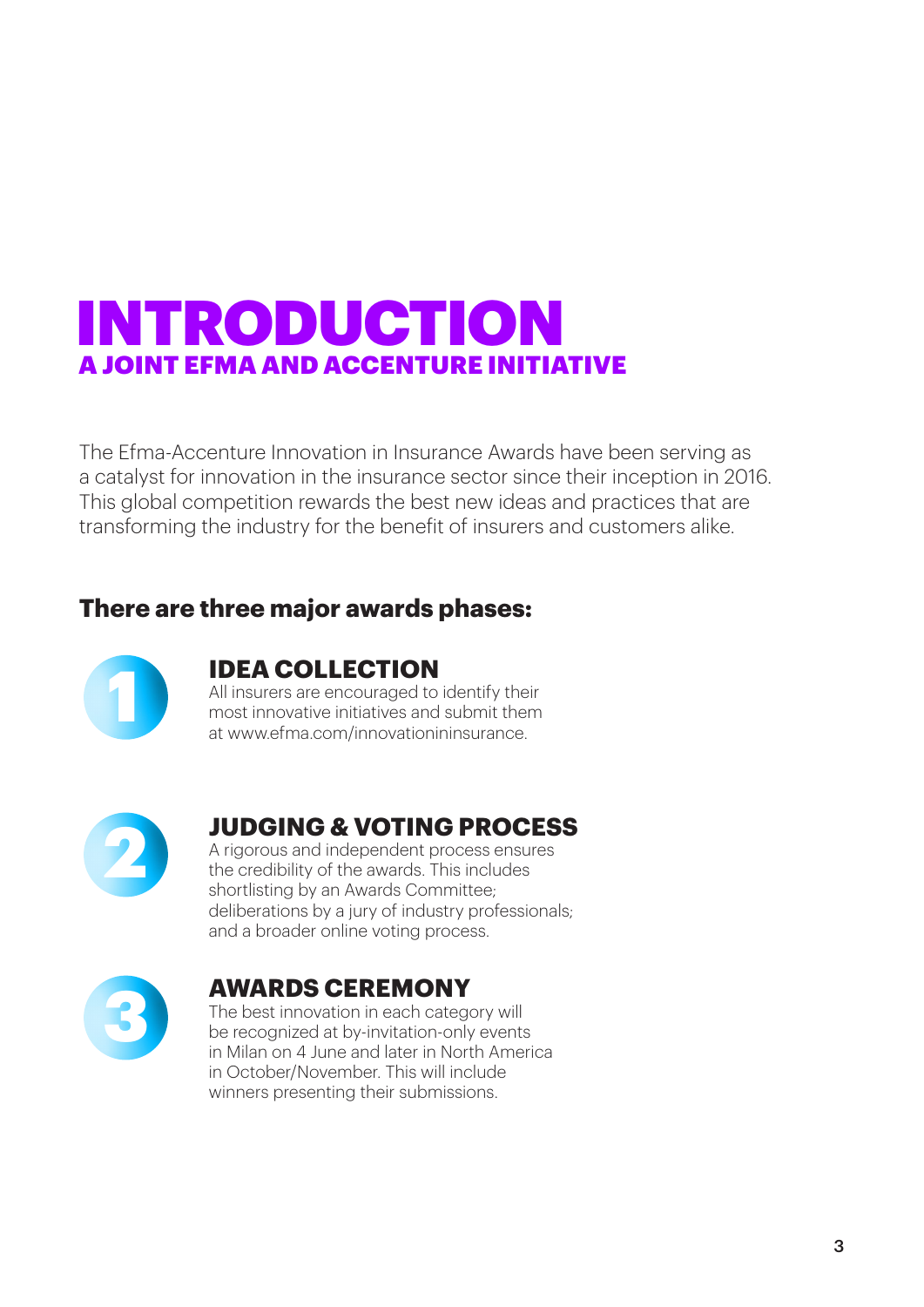# WHY ENTER

- **• Help promote** a culture of innovation in insurance
- **• Achieve the recognition**  of your colleagues
- **• Be acknowledged** by your industry peers
- **• Gain public acclaim**  for your organization as an innovation leader
- **• Network** with other executives who are driving innovation
- **• Benchmark your innovation**  against those of other insurers
- **• Be inspired** by the creativity and boldness of your peers

## INNOVATION AWARDS **CEREMONY**



## **DATE**

The global Award Ceremony will take place on 4 June from 5.00 to 10.30pm. There will also be a complementary North American Award Ceremony.

**VENUE** Coming soon!

**REGISTRATION**

Registration for the Efma–Accenture Innovation in Insurance Awards Ceremony is by invitation only and free of charge.



## **AGENDA**

We have an exciting and interactive agenda planned, comprising the awards ceremony itself with a gala dinner, winner presentations, pitches, Q&As and live voting.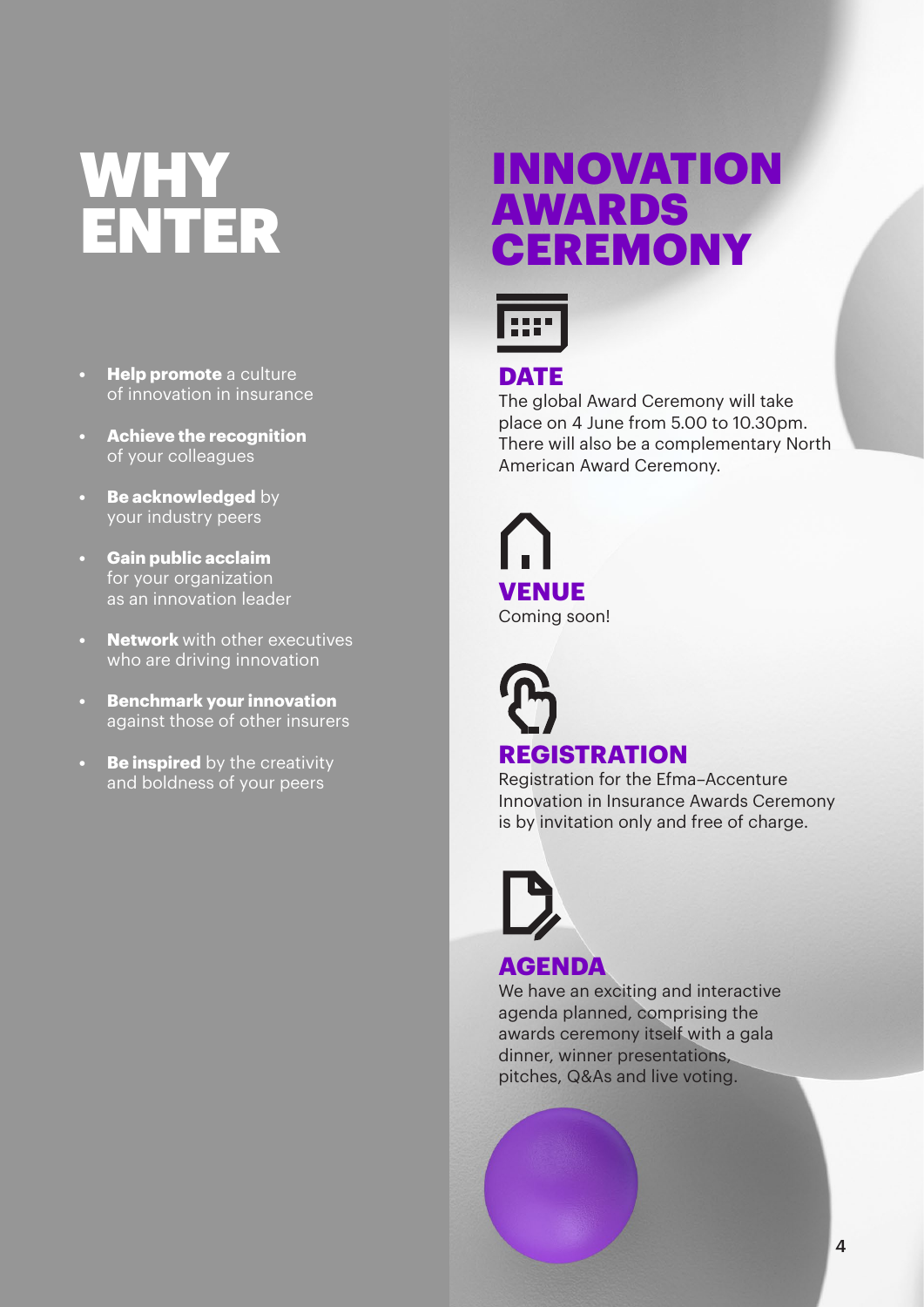# 2020 AWARD CATEGORIES

The Efma–Accenture Innovation in Insurance Awards aims to appraise and recognize the most innovative projects, initiatives and ideas in insurance globally. Winners are awarded by their peers, with a rigorous, independent process ensuring the credibility of the awards.

#### **NOMINATION**

Nine innovations will be shortlisted by the Awards Committee for each of the award categories. The committee will comprise industry experts. In addition, fifteen applications will be shortlisted for the Global Innovator special awards category.

## **VOTING**

For all but the Global Innovator category, Efma members and non-members will vote online between 6 and 17 May, using our dedicated web page to select the top three entries. This will make up 50% of the final scores (40% from Efma members and 10% from non-members). The remaining 50% will come from the votes of an Awards Jury, which comprises senior insurance executives from across the world.

For the Product & Service Innovation category, online voters and jury members will shortlist six innovations out of the nine that are nominated. The six shortlisted innovators will present their innovations to the audience at the awards ceremony. The audience will then cast their votes and the winner will be announced on-stage.

For the Global Innovator category, the Awards Jury will select the winner from the fifteen nominees identified by the Awards Committee.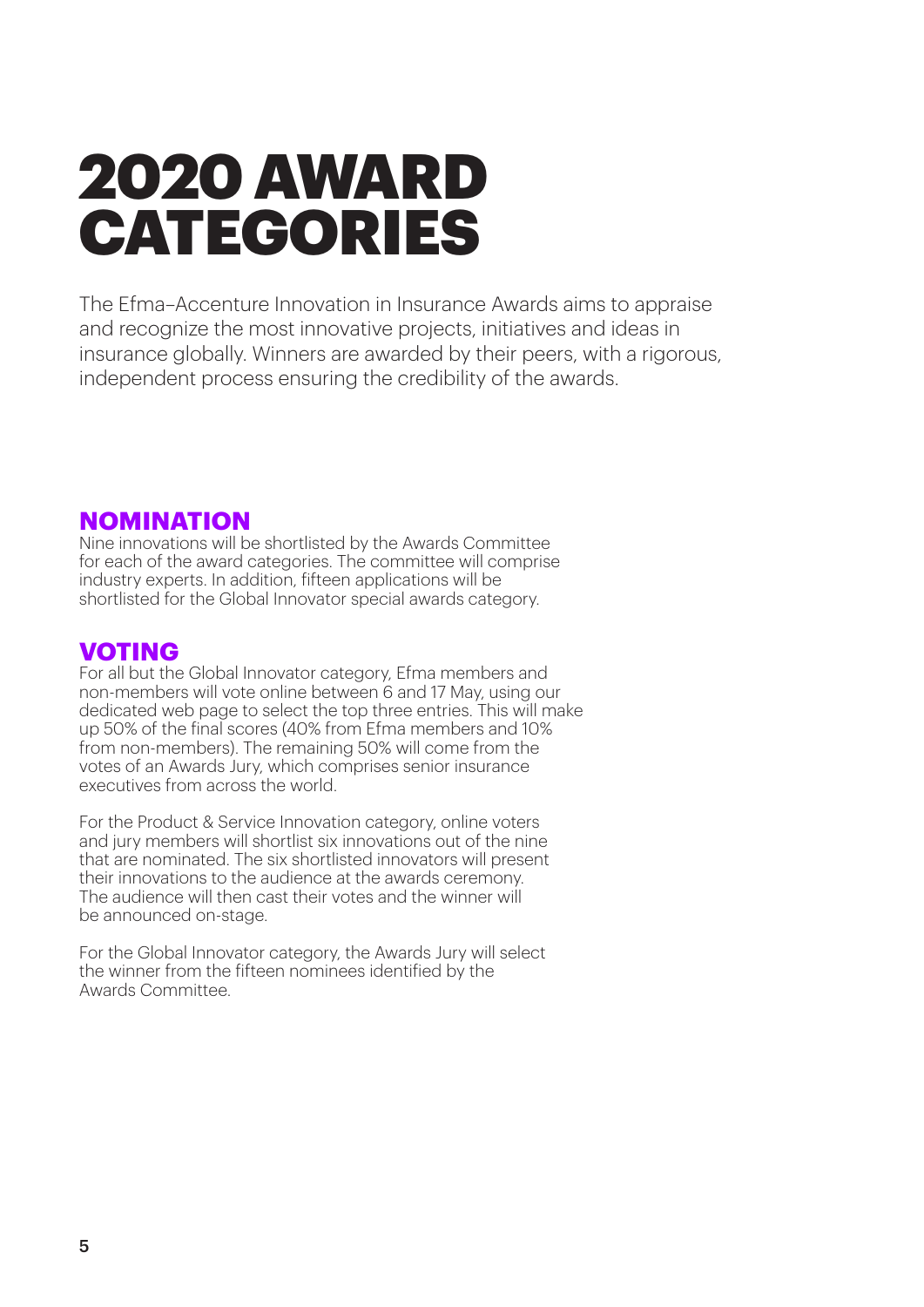**STATISTICS State Repair** TTE

IN 2019, 395 SUBMISSIONS WERE RECEIVED FROM 287 ORGANIZATIONS IN 54 COUNTRIES ACROSS THE GLOBE.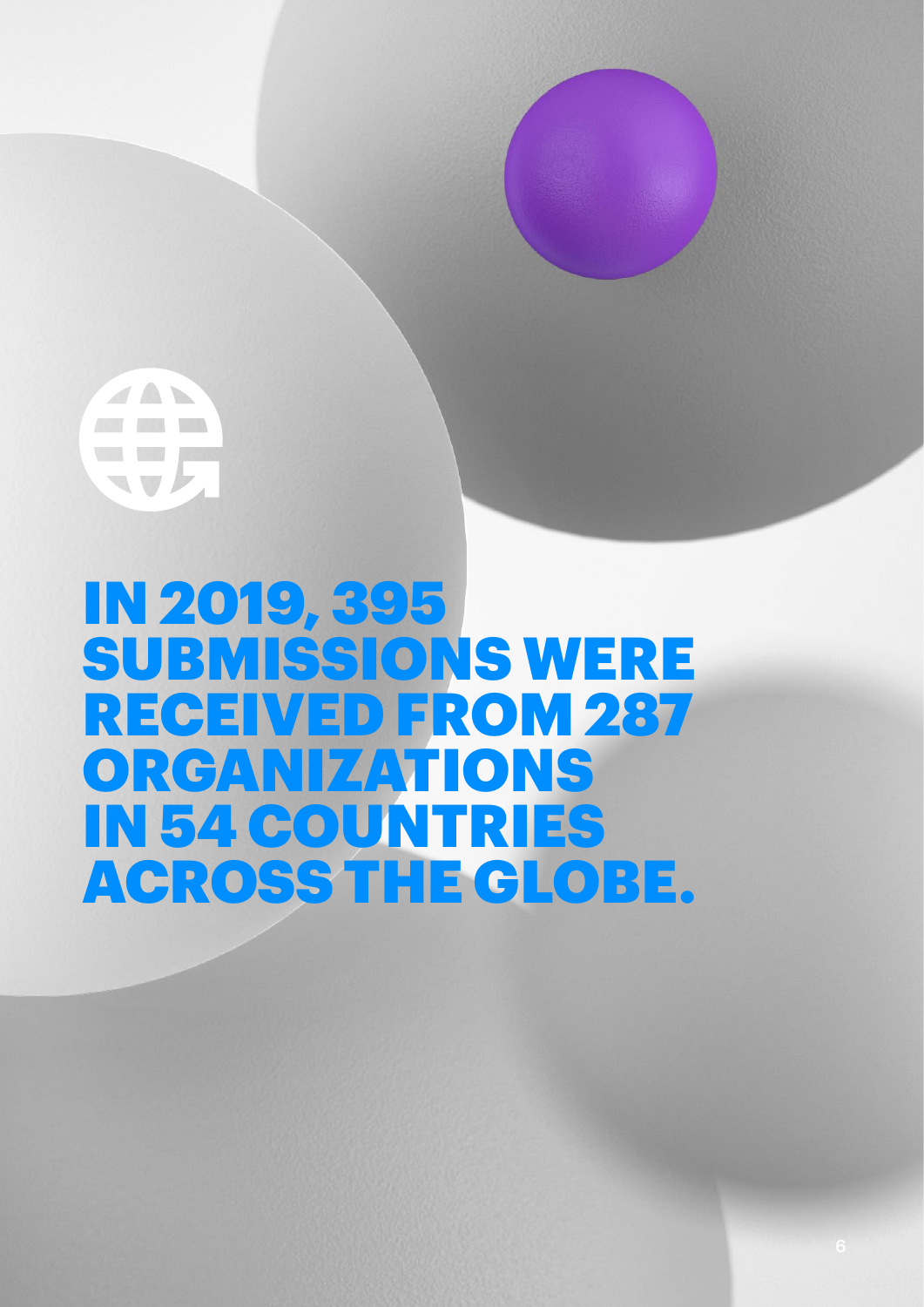Winners will be recognized during the Awards Ceremony in June 2020 in Milan, in the following seven categories:



## **GLOBAL INNOVATOR**

The most innovative insurer. The winner is the organization whose corporate vision commits it successfully to continuous innovation and transformation, to the development and leadership of a broad ecosystem of partners extending beyond insurance, and to the exploitation of emerging technologies that improve the experience of its customers and the performance of its business.



## **CONNECTED INSURANCE & ECOSYSTEMS**

Innovative practices that give rise to new business models and scalable end-to-end value propositions that capitalize on the power of partnerships, platforms and the Internet of Things. Innovations, diversification opportunities and ecosystems may reach beyond the traditional boundaries of insurance, and may be submitted by incumbents, specialized players and other new competitors.



## **CORE INSURANCE TRANSFORMATION**

Significant enhancement of the underwriting, claims or other processes, through improved automation, predictive/behavioral models, artificial intelligence or other advances, to support price optimization, fraud prevention, efficiency, personalization or enhanced agility.



### **CUSTOMER EXPERIENCE**

Innovations that significantly enhance the way companies engage with customers. These new approaches create value through, for example, seamless and personalized experiences across physical and/or digital channels, new customer management models, artificial-intelligence-driven advice, and innovative management of customer loyalty and satisfaction.



## **INSURTECH**

The creation and/or application of innovative technology that substantially enhances the customer experience and/or develops new sources of value for insurers. This category is reserved for insurance start-ups and spin-offs, and technology firms targeting the insurance industry. Innovations must be stage-one funded, have a market release proposition, and/or have completed a successful market proof of concept.



## **PRODUCT & SERVICE INNOVATION**

Innovations that significantly enhance, extend or replace the traditional offer, creating new profit pools by serving new customer segments or existing segments in new ways, and entering or creating new markets typically beyond the reach of insurance players.



## **WORKFORCE TRANSFORMATION**

Innovations that successfully bring together people, culture, leadership, organization and technology, enabling the insurer to realize the full potential of the human and machine workplace.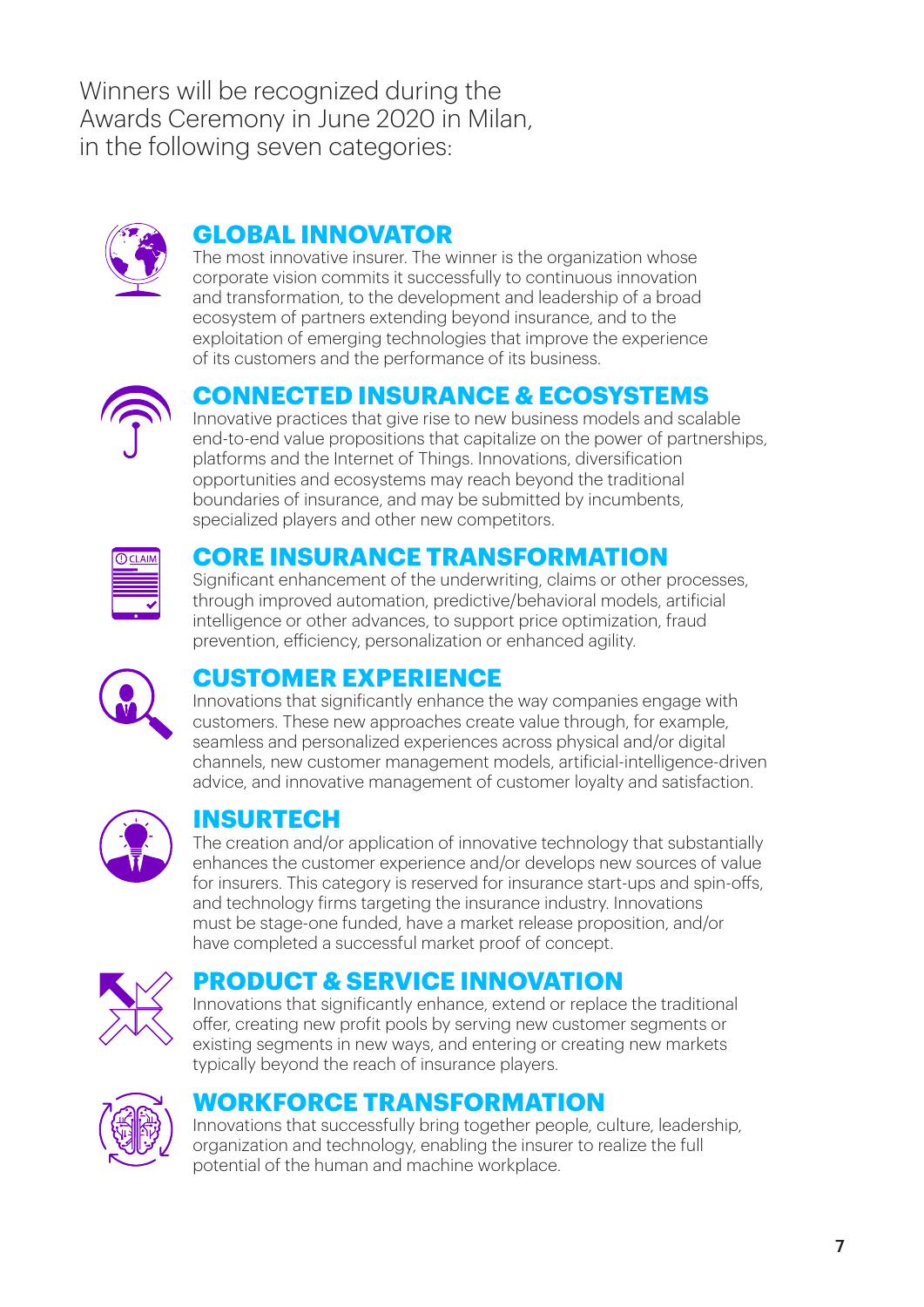# LOOKING BACK AT THE 2019 AWARDS

On 24 June 2019 at The Loft in Amsterdam, Efma and Accenture announced the winners of the Innovation in Insurance Awards. More than 287 organizations from 54 countries submitted 395 innovation case studies. Participants from around the world attended the event.

# 2019 WINNERS



## **GLOBAL INNOVATOR**

Zurich won the top accolade in recognition for several highly innovative products it brought to market. They include: the "Zurich Innovation World Championship," its first global insurtech competition that seeks the best ZURICH startups to collaborate with its business units; the "Make the Difference" program, which empowers employees to make Zurich a better place for colleagues and customers by focusing on simplification, innovation and trust; and a platform powered by CoverWallet that enables businesses to assess their insurance requirements, quote and buy online, seek advice of professionals if needed, as well as store their policies and background data online in a hassle-free way. It also won the Product & Service Innovation award for "Klinc by Zurich," on-demand insurance for millennials in Spain that lets them control their insurance policies and directly manage them through their mobile phones.



## **CONNECTED INSURANCE & ECOSYSTEMS**



#### **INNOVATION: LightGuard connect**

Country: Germany

A partnership with a bicycle-light manufacturer to offer customers a smart rear-light with a certified crash sensor that recognizes bicycle accidents; a safety app called WayGuard that manages emergencies detected by the rear-light and sends rescue services to the exact GPS location of the cyclist; as well as a casualty micro-insurance product providing an extra layer of protection – free of charge for one year.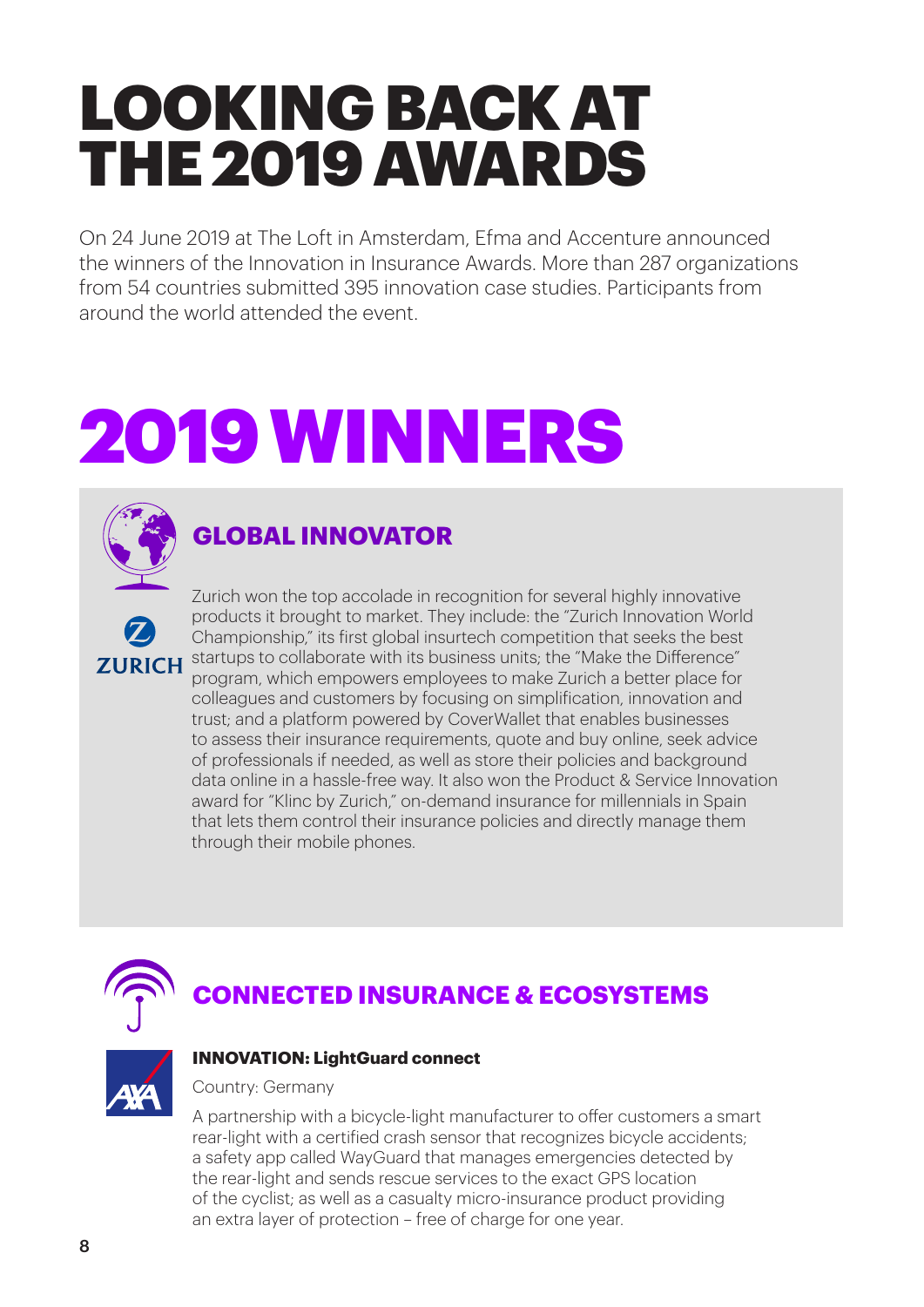

## **CORE INSURANCE TRANSFORMATION**

#### **INNOVATION: Self-Service Portal**

Country: Poland

A self-service portal offering customers a wide range of property and life insurance, investment and medical care products in one place, in cooperation with banks, other intermediaries and its affiliate networks.



## **CUSTOMER EXPERIENCE**



#### **INNOVATION: TASKALL: Fusion of Face-to- Face Channel and AI**

Country: Japan

A new tablet for sales representatives that is equipped with cutting-edge technology, including AI, to supplement and enhance the quality of sales activities and customer service.



## **INSURTECH**



#### **INNOVATION: CCS Marketplace**

Country: Netherlands

An appstore-like ecosystem with best-in-class apps that enables a one-to-many approach, instead of point-to-point. Apps can be quickly activated and are paid for based on usage e.g. per.



## **PRODUCT & SERVICE INNOVATION**



#### **INNOVATION: Klinc**

Country: Spain

On-demand insurance for millennials that lets them control their insurance policies and directly manage them through their mobile phones.



## **WORKFORCE TRANSFORMATION**



#### **INNOVATION: Robotic Process Automation for PZU Group Employees & Customers**

Country: Poland

A precise tool that allows the company to effectively use employee time for the benefit of customers, i.e. the management of workloads and efficiency.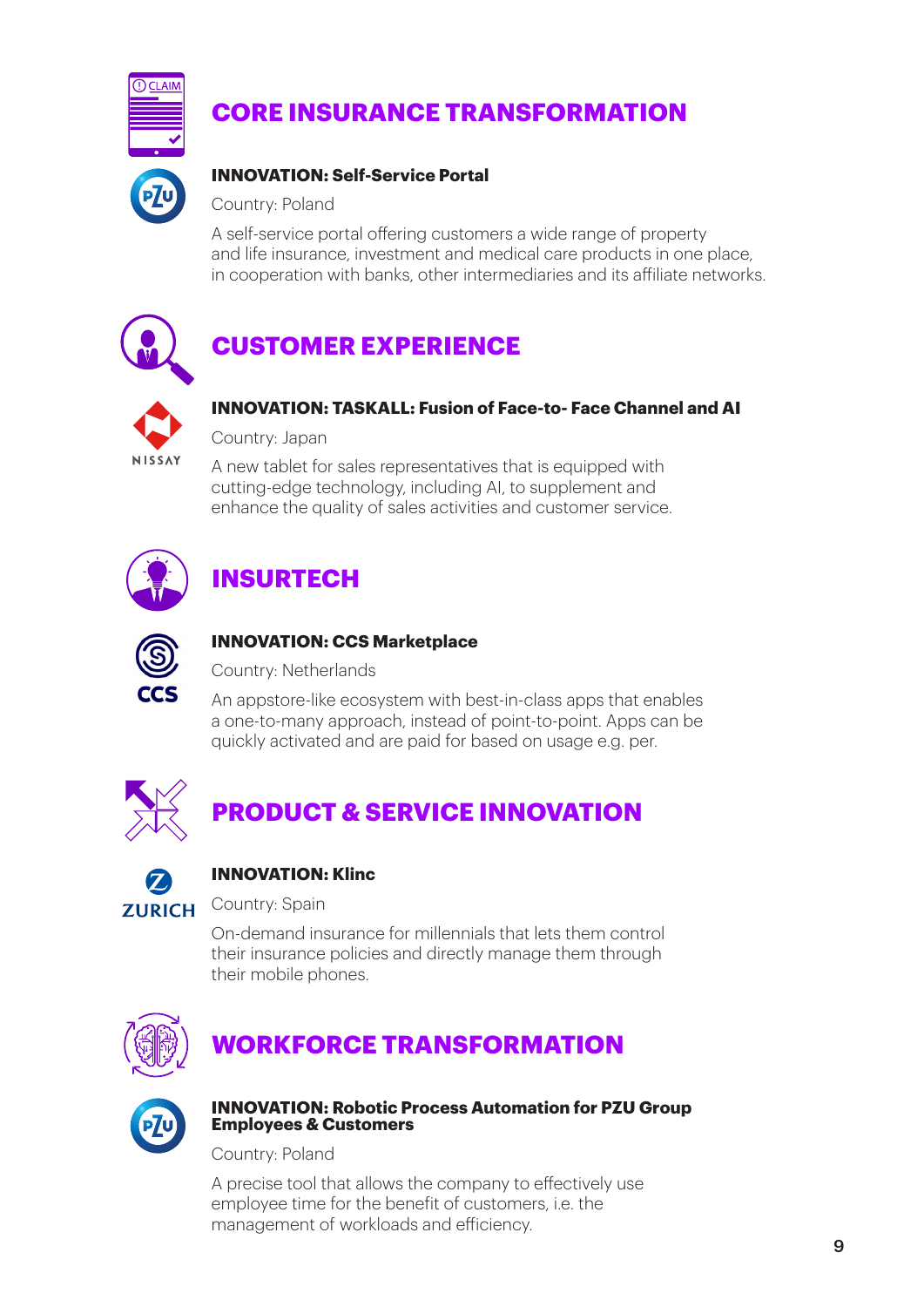# SUBMITTING YOUR INNOVATIONS

Efma and Accenture believe that the key to success in today's challenging markets is to develop an innovationcommitted DNA to be fostered by sharing successful experiences and new ideas.

An essential component of the program is the Innovation Portal www.efma.com/innovation in insurance where innovations can be searched by category, keyword, launch year, country, institution or the award edition.

There's an open application process through which all insurance companies can contribute to the Innovation Portal by submitting their most innovative initiatives. An awards committee will shortlist 9 nominees for each category. A jury and Efma members/non-members will then vote to decide the winners.

#### **PLEASE NOTE**

- Winners will be announced at Awards Ceremonies in Milan on 4 June, 2020 and in North America in October/November.
- There is no entry fee.
- Submit your innovation/s for the Innovation of the Month and you could already be nominated for an award.
- Innovations can only be submitted in the following categories: Connected Insurance & Ecosystems, Core Insurance Transformation, Customer Experience, Insurtech, Product & Service Innovation and Workforce Transformation. The judges will select entries for the Global Innovator category.
- To qualify, innovations must have been launched after 1 January 2018.
- There is no limit to the number of innovations you may submit.
- Only insurance and bancassurance companies may enter all 6 awards categories. Insurtechs may submit their innovations in the Insurtech category only. These innovations must be stageone funded, have a market release proposition, and/or have completed a successful market proof of concept.

## **SUBMIT YOUR INNOVATION FOR THE 2020 AWARDS AT:**

[www.efma.com/innovationininsurance](https://www.efma.com/innovationininsurance/)

#### **TO LEARN MORE ABOUT THE SUBMISSION PROCESS, PLEASE CONTACT:**

#### **Hannah Moisand**

Head of Content & Strategic Partnerships, Efma Tel: +33 1 4742 6770 hannah@efma.com

#### **Boris Plantier**

Content Manager, Efma Tel: +33 1 4742 6769 [boris@efma.com](mailto:boris%40efma.com%20?subject=EFMA-Accenture%20Innovation%20in%20Insurance%20Awards%202018%20submission)

#### **GENERAL QUERIES:**

Please write to [innovations@efma.com](mailto:innovations%40efma.com?subject=EFMA-Accenture%20Innovation%20in%20Insurance%20Awards%202018)  or [innovationinsurance@accenture.com](mailto:innovationinsurance%40accenture.com?subject=EFMA-Accenture%20Innovation%20in%20Insurance%20Awards%202018)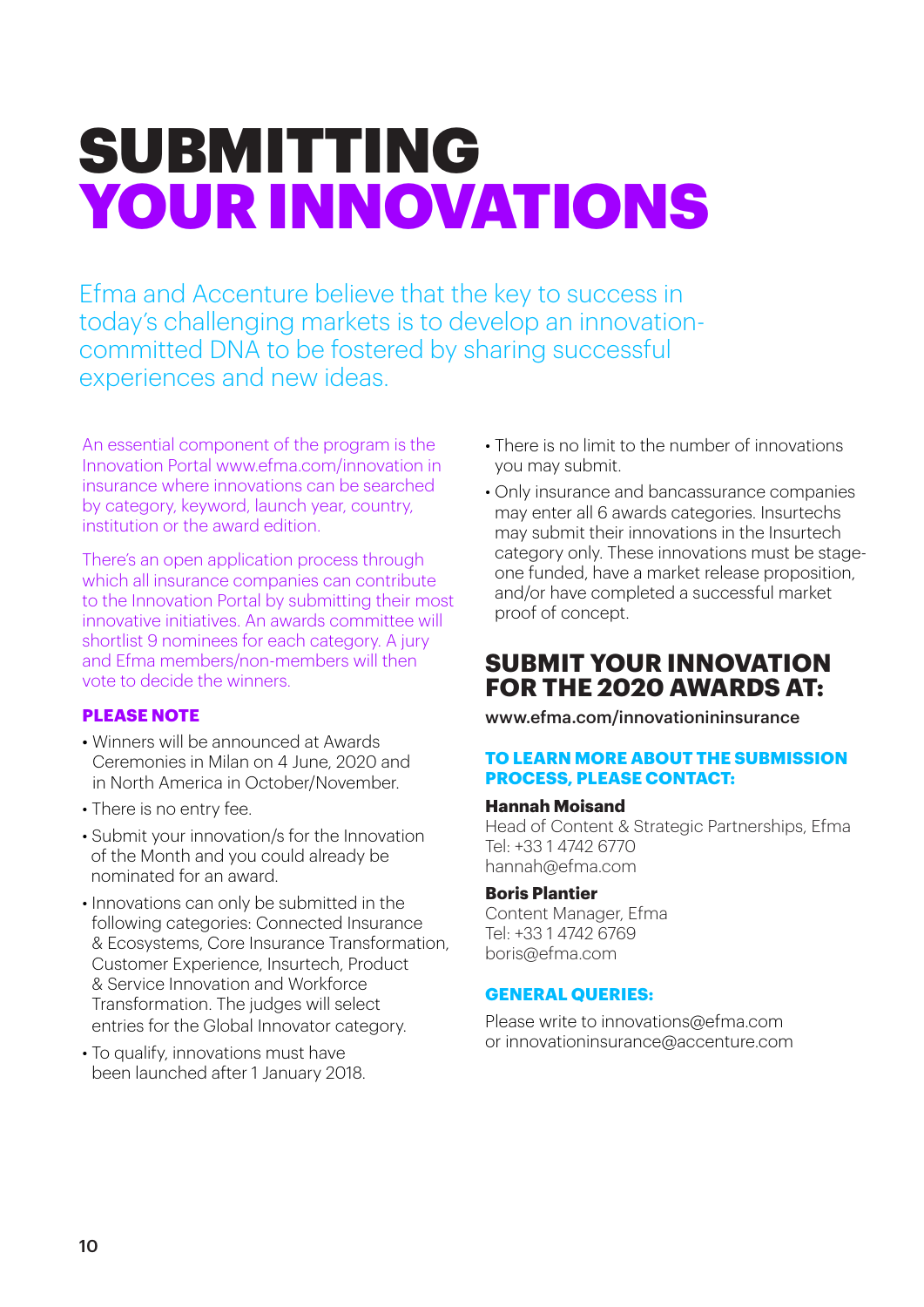# **OUT**

## accenture

Accenture is a leading global professional services company, providing a broad range of services and solutions in strategy, consulting, digital, technology and operations. Combining unmatched experience and specialized skills across more than 40 industries and all business functions—underpinned by the world's largest delivery network—Accenture works at the intersection of business and technology to help clients improve their performance and create sustainable value for their stakeholders. With 492,000 people serving clients in more than 120 countries, Accenture drives innovation to improve the way the world works and lives. Visit us at www.accenture.com.



A global non-profit organization, established in 1971 by banks and insurance companies, Efma facilitates networking between decision-makers. It provides quality insights to help banks and insurance companies make the right decisions to foster innovation and drive their transformation. Over 3,300 brands in 130 countries are Efma members. Headquarters in Paris. Offices in London, Brussels, Andorra, Stockholm, Bratislava, Dubai, Milan,Montreal, Istanbul, Beijing, Tokyo and Singapore. Learn more: [www.efma.com](http://www.efma.com)